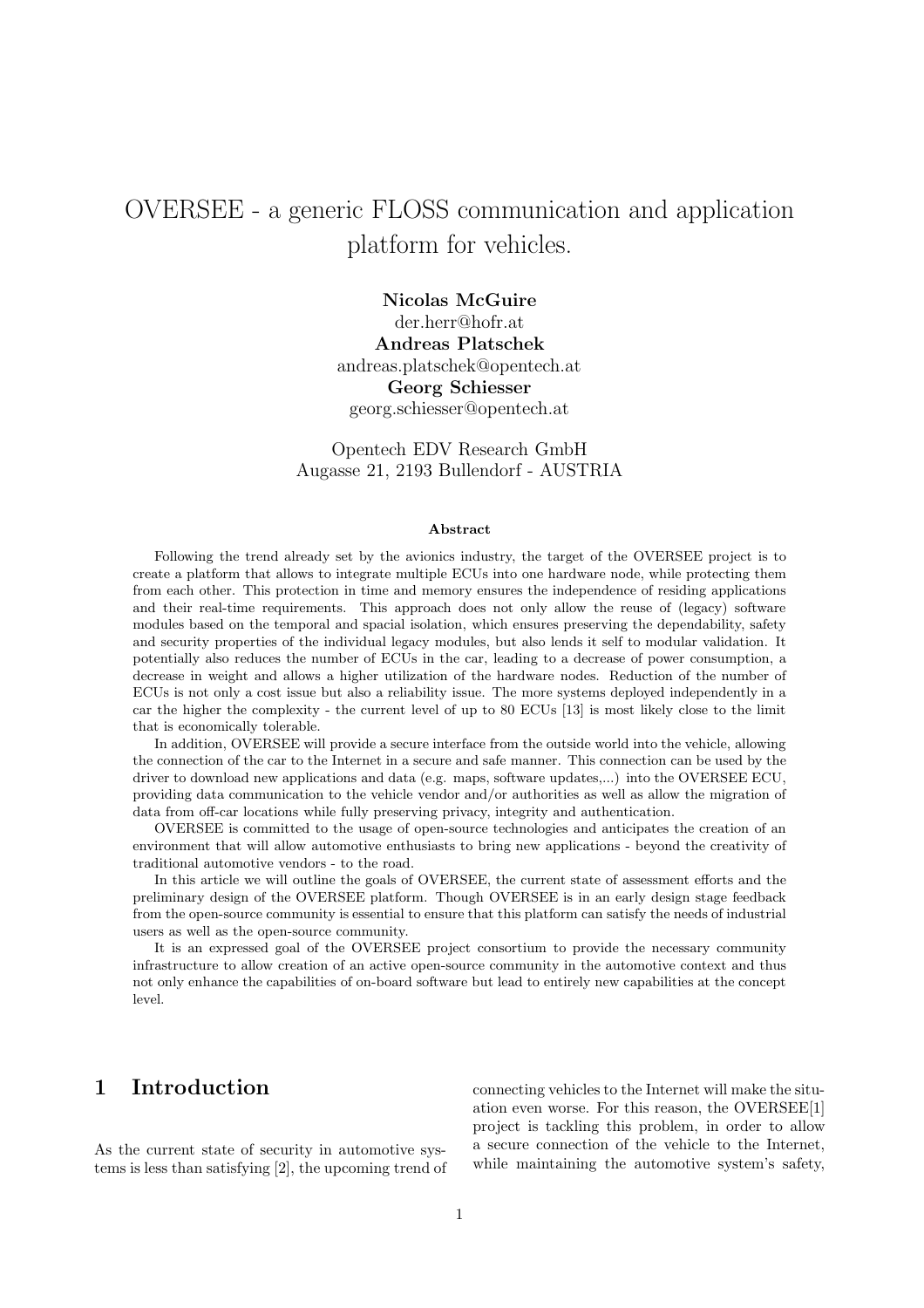and therefore the safety of it's passengers. Although OVERSEE's approach does not take care of the problems described in [2], it makes sure, that things do not get worse even with the vehicle's computer systems connected to the outside world.

The second goal of OVERSEE is to research the IMA (Integrated Modular Avionics) approach that is already in wide use in the Avionics Industry[11, 12] for it's use in an automotive system. In comparison to an federated system, where each software component is contained in it's own hardware node, a integrated system allows to house several software components of different criticality on the same hardware node. Of course special precautions to maintain the independence of the software components have to made. The advantage of such an integrated approach lies in the better utilization of the hardware nodes, and - due to reduction of the number of nodes - in savings in power, weight and cost.

There are several standards for operating systems in use in the automotive industry, one of the most popular is the OSEK [3] standard. It's popularity and simplicity are the main reasons, why we at OpenTech think, that it would be a good idea to implement this standard, in order to allow potential users of the OVERSEE platform to run their legacy OSEK compliant applications on top of the OVER-SEE platform with no or only minor migration efforts.

Another important step attempted in OVER-SEE is to build and establish a FLOSS platform for the automotive industry. So far, the automotive industry traditionally has been building on proprietary OS, in fact it was centered around a per-brand system to a large extent making interoperability of software between vehicle manufacturers almost impossible. Even with the introduction of OSEK and the wide spread endorsement, the situation did only mildly change due to the specifics of bus systems and of course vendor specific algorithms at almost all levels. OVERSEE does not expect that this can be changed easily but at the same time sees a large potential if the automotive applications could gain a common basis to allow non-vendor specific applications to be readily exchanged. With this premises the automotive industry would have the potential to open up to a broader creative community of developers similar to what has happened in the mobile phone market in the past 5 years.

The stakes are higher in the automotive case though as there are not only security related challenges but clearly safety related issues that do not directly arise in the mobile phone market. Learning from the mobile device and consumer electronics though is vital if this process is to be successful thus OVERSEE has a clear focus on security aspects at this point.

Building a viable community is not a simple task and it is not to be expected to happen quickly - but clearly building on FLOSS technologies, eliminating vendor locking and software dependencies, is essential to achieve a broad automotive vendor acceptance and at the same time a community acceptance. In this sense OVERSEE is anticipating to be an enabling technology - enabling the creative potential of the open-source community to leap on one of the most common computing platforms available world wide - the car.

In the following we give a short introduction to FLOSS implementations of the OSEK specification, present the approach that OVERSEE will take and have a look at the current state of the OVERSEE project. In the last section we will conclude the OVERSEE platform and give a sneak preview on how OVERSEE could develop in our opinion.

Numerous recent publications have indicated that the usage of modern communication technologies in cars pose potential dangers - while not too surprising it is impressive how naively wireless technologies have actually been deployed at this point [14]. OVERSEE is explicitly targeting a secure point of access to automotive environments in a sufficiently generic manner to allow utilizing all mainstream communication technologies.

### 2 Mapping ARINC653 to **OSEK**

Since the trend towards an integrated approach is already in use in the avionics industry [11, 12] (IMA - Integrated Modular Avionics), and XtratuM has been developed following the avionics standard AR-INC653, we find it necessary to show that the IMA approach, and therefore XtratuM are suitable for the automotive industry. To do so, we made a mapping from ARINC653 to the most commonly standard used in the automotive industry - OSEK/VDX - in order to show that XtratuM (or any ARINC653 compliant OS for that matter) is also suitable for the use in an automotive environment.

This mapping between ARINC653 and OSEK/VDX has been split up into three parts:

Dictionary First a dictionary to map equivalent expressions has been made (i.e. Process / Task).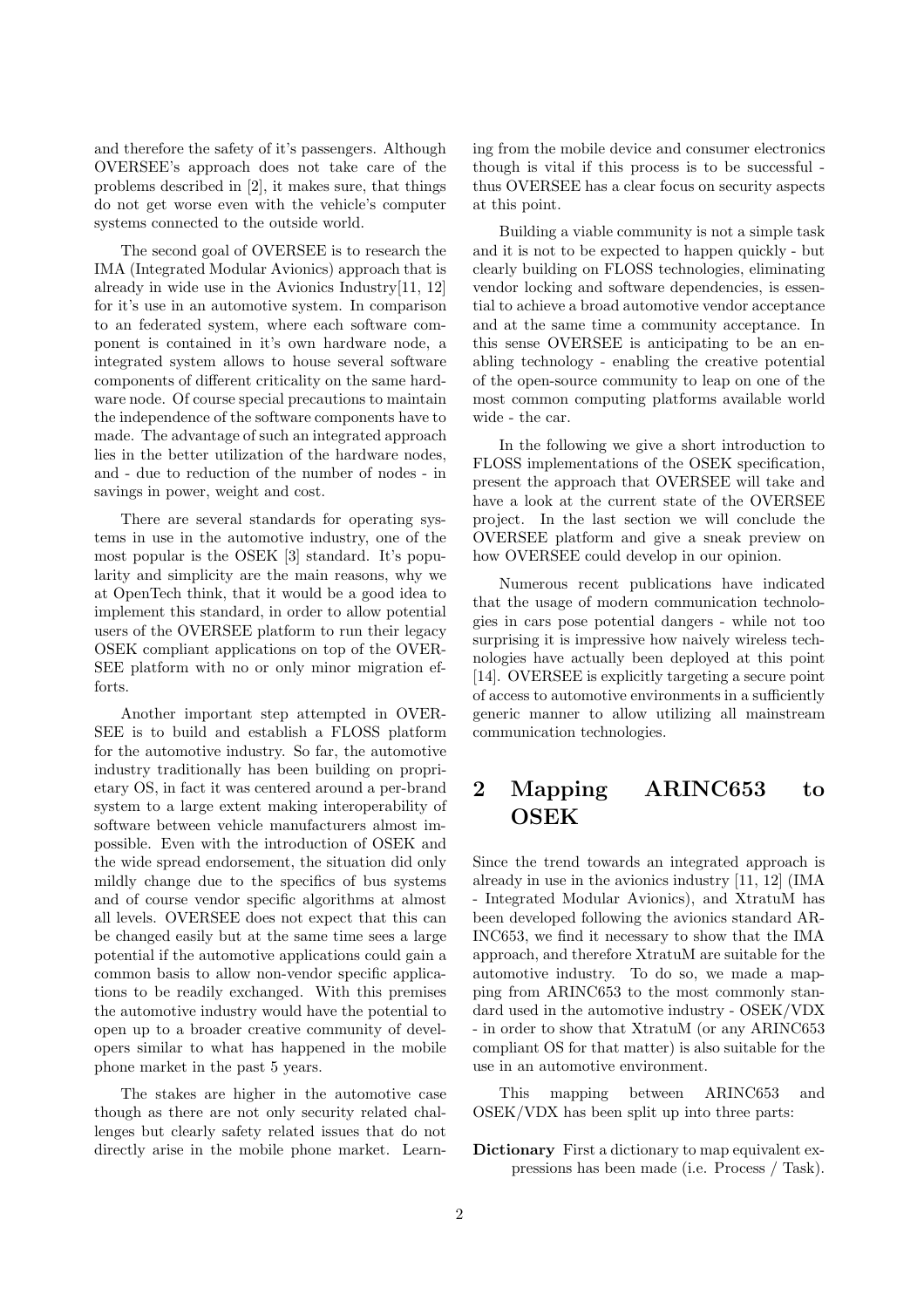This part has been done more or less during the other two, while mapping the parts of the standards against each other, you realize that an expression used in one is equivalent to another expression in the second one. This dictionary is meant to give the reader who knows one standard well but does not know the other one a quick start.

- Parts directly mappable Next, those parts of the two standards that can be mapped directly have been mapped to each other, using requirements that have been derived from OSEK OS. The assumption here is, that if the requirements derived from one standard (OSEK OS) can be mapped to the second one (ARINC653), these part are compliant. Fortunately, the largest part of the mapping can be done here as a 1:1 mapping.
- Parts not directly mappable Last the missing parts (those which are only part of one of the two standards) have been discussed, and it is shown that they are no contradiction to the other standard. For most parts it can even be shown, that though they are not explicitly mentioned in the standard, they are implicitly in use in some part of it (e.g. semaphores are explicitly defined in ARINC653, but are only implicitly in use in OSEK OS). This way a complete mapping between those two standards has been accomplished.

Following to this mapping, a ARINC653 compliant OS following the IMA approach is also suitable for the automotive industry. From a safety perspective this mapping should give us a good basis in case the OVERSEE platform is certified by the authorities in the future. Although this is not planned to be done in the context of the OVERSEE project itself, it is vital to provide this possibility, in order to make the OVERSEE platform more attractive to the OEMs.

## 3 Available FLOSS implementations of OSEK

During the assessment phase, we identified two FLOSS projects, which implement the OSEK/VDX [3] and seem to be mature enough to be used in the context of OVERSEE, FreeOSEK[4] and Trampoline[5]. There were a couple of others, which seemed a little bit to immature to consider them, therefore we focused on these two.

This section intends to summarize the most important features of these two projects, as well as their (current) shortcomings. Both of these two projects are developed following the MISRA-C coding guidelines, seem to have documented deviations from the MISRA-C guidelines well. Furthermore, both provide a full implementation of OSEK OS, and at least big parts of the rest of the OSEK/VDX.

### 3.1 FreeOSEK

FreeOSEK[4] is a OSEK implementation started by Mariano Cerdeiro. It currently runs on ARM and on POSIX compliant platforms, so you can test it on your Linux desktop machine.

FreeOSEK is licensed under the GPLv3 with link exception. This means, that you can link your code into FreeOSEK and can still license your code under whatever license you want (free or proprietary).

According to the FreeOSEK homepage, they currently run about 80% of the OSEK conformance tests, and of those about 95% pass. In addition, FreeOSEK is tested, using the static code checking tool splint.

Another nice feature we found in the context of FreeOSEK is GOB[9], a GUI based OSEK configuration builder.

#### 3.2 Trampoline

Trampoline[5] is developed at the Real-Time Systems group of IRCCyN (Jean-Luc Béchennec, Mikaël Briday, Sébastien Faucou and Yvon Trinquet) in Nantes.

In contrast to FreeOSEK, Trampoline supports more hardware platforms, among them ARM, PPC, AVR, c166, cortex-m3, ...

Trampoline is licensed under the LGPL, also allowing you to link your code with whatever license you prefer into Trampoline.

#### 3.3 Assessment Result

Although the community around FreeOSEK is merely not existent, the code base is solid and the most important parts of OSEK/VDX are available, and for those parts implemented, not deviations from the standard could be found.

In contrast, Trampoline has full OSEK support, and they even started to implement parts of AU-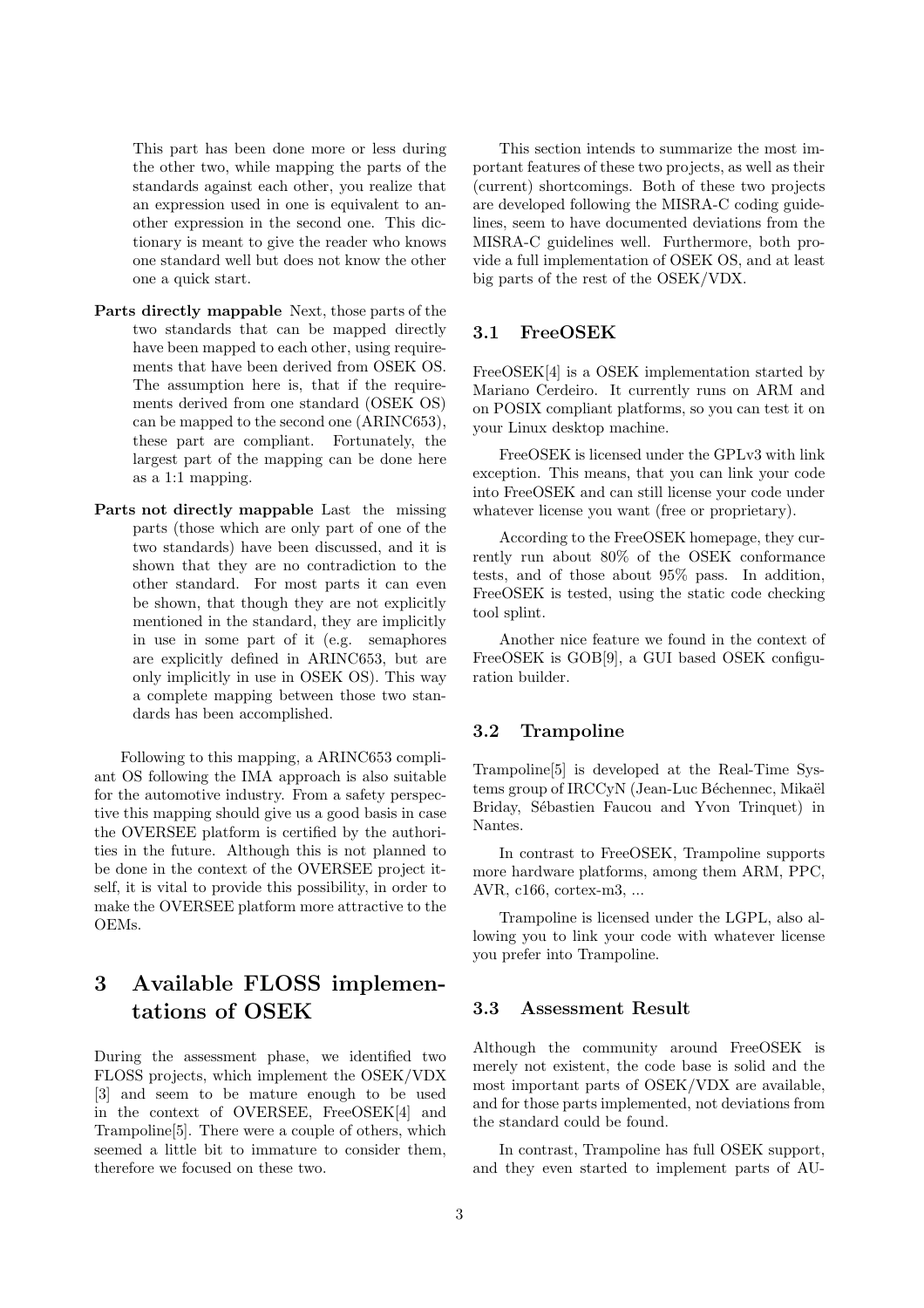TOSAR. But during the assessment phase, small deviations from the standard could be found. In example additional process states are defined for no obvious reason. This raises the question which additional deviations are in the code which we did not spot.

### 4 A OSEK Layer for Linux

Although OVERSEE targets to run an OSEK OS on XtratuM, we are going to implement the OSEK layer on a standard Linux environment as well. This gives us three big advantages. First of all we gain a better development environment (i.e. more and better tools for debugging and testing). Furthermore this secondary implementation demonstrates the high portability of the chosen OSEK OS and allows the reuse of FLOSS based components.

The procedure we are going to use in porting an OSEK OS for the OVERSEE platform is, to design and implement an OSEK Layer on top of Linux (in example as a guest OS of lguest and/or kvm). In this environment, implementing, debugging and testing should be a lot more comfortable than in XtratuM.

The port of such an functional layer to XtratuM should be not that hard, since by then we already know, that we have a functional OSEK layer and can focus on the port itself.

#### 4.1 Linux Virtualization Capabilities

Mainline Linux provides a wide variety of virtualization solutions. At the moment all those solutions focus on the use in server applications, and do not target embedded systems at all. Although there have been attempts to use Linux as an hypervisor [8] there is no project - as far as we know - using Linux as a hypervisor in a real-world project.

For the implementation in the context of OVER-SEE we are going to assess two candidates, we see as most suitable: KVM [7] and LGUEST[6].

Others like XEN are not seen as very suitable due to their size and complexity. The same might be true for KVM (TODO: find nr. of lines of code) which is huge compared to lguest with roughly 6000 lines of code. Apart from size, a second argument speaking for lguest is it's outstanding documentation - the source code of lguest can be considered as on of the best documented software projects ever.

### 5 OVERSEE

OVERSEE targets a hypervisor approach, where multiple independent applications, share the same computational platform. As you can see in figure 2, one main aspect of a hypervisor is that it provides a virtualization layer, taking control over the hardware, and controlling the resource usage of the guest operating systems. These resources include CPU time, Memory, Communication Interfaces, ...

Apart from virtualization, the most important features of the hypervisor are a static configuration, known at compile time, the memory protection of the guests, the time partitioning it provides for them and a health monitoring system.



FIGURE 1: *IMA approach - multiplexing secure communication channels*

- Static Configuration The configuration of the hypervisor is done via a XML configuration file. This file defines everything from the amount of memory needed by the application and the CPU time it needs to the communication channels it is allowed to write to / read from. The XML configuration file is parsed at compile time and all the configuration data of the system is statically contained in the binary and cannot be changed during runtime. To change the configuration, the XML file has to be edited, the binary has to be rebuilt and flashed into the target.
- Static Scheduling The most important property, the hypervisor has to guarantee, is the independence of the applications. We distinguish between different kinds of independence. The first one is the independence in time. This means, that a faulty application must not be able to block the CPU and therefore lead to the starvation of another application.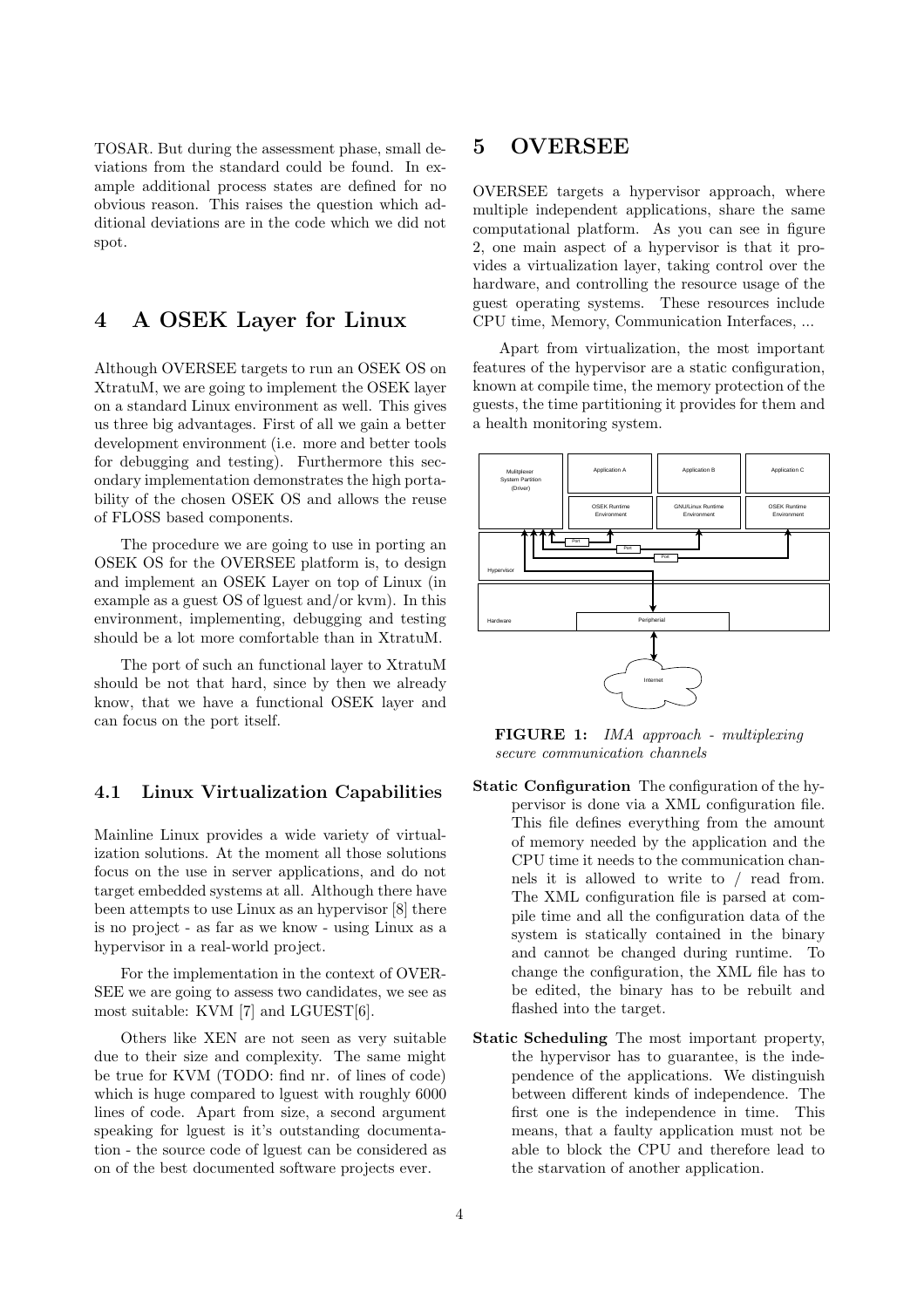- Memory Protection The second kind of independence is the independence in memory. This means, that an application must not be able to alter the memory space of any other application.
- Independent Communication The next kind of independence regards the communication system: a faulty application (e.g. babbling idiot) must not be able to influence another application via the communication channel (e.g. by keeping it from work by sending too many messages).
- Health Monitoring System fail there is no way we can prevent this, but systems rarely drop dead, they actually issue multiple indications of an approaching failure - just that we generally tend to ignore these [15]. Operating systems intended for the use in safety related systems like ARINC 653 or OSEK based solutions, try to utilize this fact by providing appropriate monitoring interfaces, exported to the application domains and thus allowing to detect the deteriorating health of the system before a potentially hazardous situation occurs. In OVERSEE the monitoring infrastructure of the underlying hypervisor modeled along the lines of ARINC 653 is made available to the application and system partitions. This monitoring is also to include security aspects, as in a accessible automotive system like OVERSEE, security breaches could directly impact safety of the system and the environment[14].

### 6 Composability Issues

The goal of providing platforms for industrial sectors is not new. One of the critical problems for any such platform concept is the composability of systems. Composability has traditionally focused on performance issues, most notably temporal behavior of applications - basically this was the main issue of ARINC 653 and in a lesser part of OSEK.

Security has not been in the focus of automotive industry at the operating system level - simply because cars were seen as "closed" networks and thus there is little potential to attack the system. With the dramatic change introduced by the utilization of wireless communication within cars and to the outside word - obviously this has changed. This implies also that composability demands are changing - OVERSEE addresses the composability demands of automotive industry by providing a core security capabilities in a way that allows to place a non-security related application in a partition (lets say some infotainment application) while placing a highly sensitive application in an adjacent partition (lets say a digital blackbox) and guarantee security properties at the OS level. That is to say the applications are truly independent of each other with respect to security design (in fact the infotainment application is assumed to potentially be malicious). To allow this novel security level composability, OVERSEE has to not only provide core security mechanisms at the OS level but also has to be able to ensure that there are no side-channels in the system - with other words: only explicit interpartition data exchange may be possible. This is enforce by the communication subsystem of the core OS.



FIGURE 2: *IMA approach - Scalability*

The capabilities that ensure secure composability in OVERSEE are

- spatial partitioning
- partition isolation (temporal and spatial)
- explicit communication (through the core only)
- system level security services (i.e. encryption, TPM, etc.)

### 7 The state of OVERSEE

Currently (September 2010) the OVERSEE project is in the first third of the design phase, and many vital decisions have not been made yet. So far, we have identified a huge number of possible use-cases[16] ranging from parking sensor systems over eCall to V2V applications. After the consortium has decided on a smaller subset of those use-cases, they were used to derive requirements for the OVERSEE platform, and to be possible candidates for the proof of concept and demonstration phases.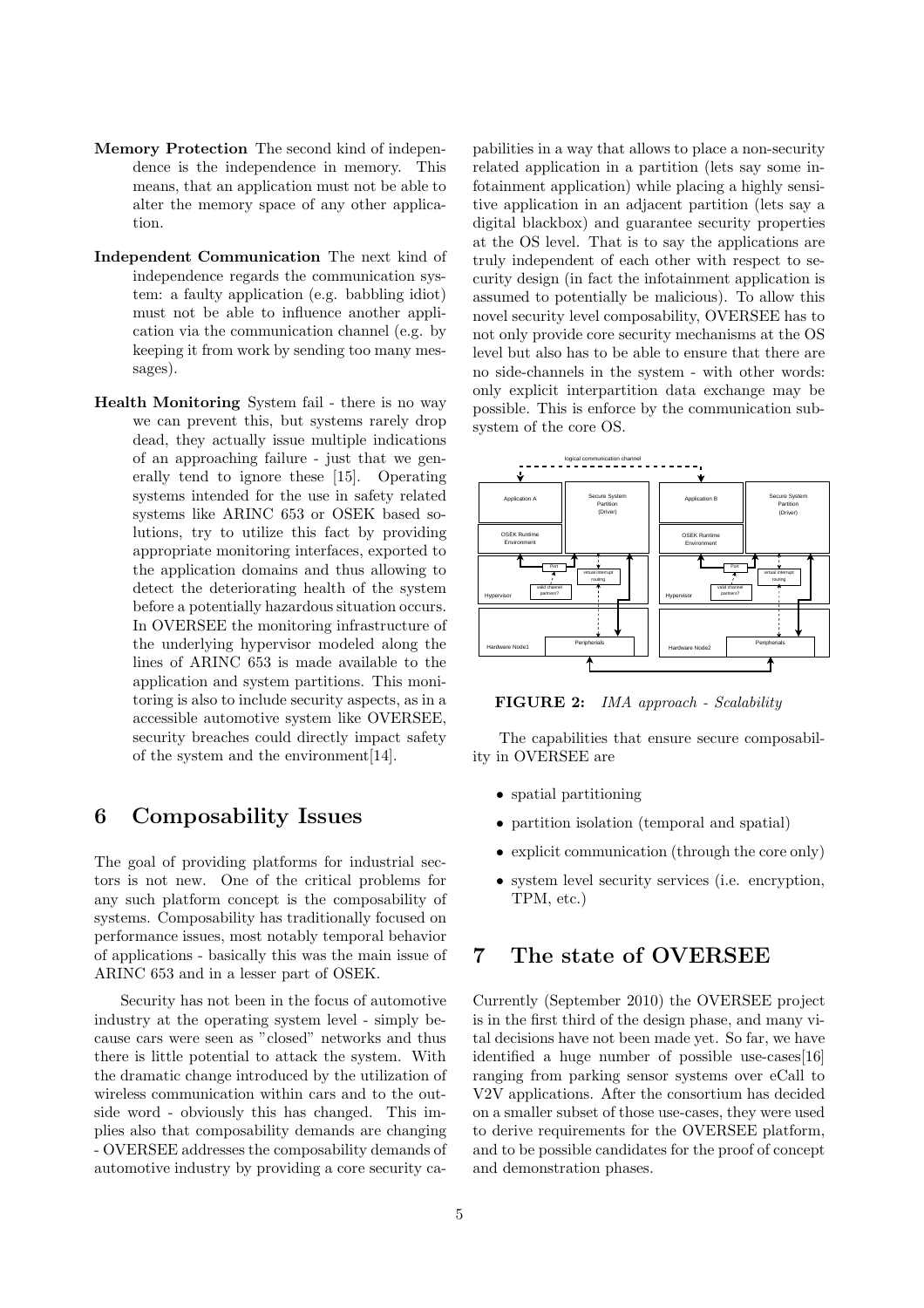#### 7.1 Next Steps

Based on some identified use-cases and rough requirements identified in the last few month, the design phase has started - this design phase is not a typical bespoke design phase as it is more of an integrative nature - building on pre-existing software components that need to be integrated. This not only raises a lot of interface issues - it is easy to end up with more "glue-logic" than actual code if one is not careful - but also at the same time requires some consolidation of capabilities to fit the specifics of automotive needs.

As with any FLOSS based project, first an extensive assessment phase to identify FLOSS components that can be reused is mandatory, the interfaces between the reused FLOSS building-blocks and the building-blocks to be developed during the OVER-SEE project must be designed. This process is highly iterative as it is neither possible to arbitrarily modify FLOSS components without breaking main-line compliance, nor is it reasonable to impose new paradigms on an industry that don't fit current practice. In this sense OVERSEE is a highly integrative project.

In parallel to these activities, the stringent security demands, mandate development of thorough security requirements in the form of a protection profile in the context of the common criteria (IEC 15408). Any such protection profile will not only impact the design but also the development process - this in the context of pre-existing components is a major challenge, from our perspective, for the OVERSEE project.

### 8 Conclusions

The primary show stoper to enabling community driven automotive apps have been identified as:

- closed APIs and proprietary interfaces
- closed networks as the current paradigm in automotive industry
- and complexity of application integration

OVERSEE targets to resolve these shortcommings by providing a secure access point to in car and internet resources, while providing standadrd APIs.

OVERSEE has the potential to enable car apps to be developed in the opensource community and at the same time ensure security and integrity of automotive platforms by providing critical services as core functionalities of an open platform.

Following the trend already shown by the avionics industry, OVERSEE has the potential to revolutionize the automotive industry and introduce an integrated approach replacing the feterated in-vehicle systems which have already been in use for too long and are by any means behind the state of art.

### Acknowledgements

This paper has been produced in the context of the OVERSEE project (FP7-ICT-2009-4, Project ID 248333).

### References

- [1] *OVERSEE Open Vehicular Platform*, OVER-SEE Homepage, *http://www.oversee-project.com*
- [2] *Experimental Security Analysis of a Modern Automobile*, Karl Koscher, Alexei Czeskis et. al, Center for Automotive Embedded Systems Security (CAESS), *http://www.autosec.org/pubs/carsoakland2010.pdf*
- [3] *Open Systems and the Corresponding Interfaces for Automotive Electronics*, OSEK Group, *http://osek-vdx.org*
- [4] *FreeOSEK Scalable RTOS for embedded systems...*, FreeOSEK Homepage, *http://opensek.sourceforge.net/*
- [5] *Trampoline OpenSource RTOS project* , Trampoline Homepage, *http://trampoline.rtssoftware.org/*
- [6] *Lguest: The Simple x86 Hypervisor*, Lguest Homepage, *http://lguest.ozlabs.org/*
- [7] *KVM Kernel based Virtual Machine*, KVM Homepage, *http://www.linux-kvm.org*
- [8] *Towards Linux as a Real-Time Hypervisor*, Jan Kiszka, *http://www.linux-kvm.org*
- [9] *GOB The free OSEK configuration builder*, GOB Homepage, *http://gobx.sourceforge.net*
- [10] *MISRA-C*, MISRA The Motor Industry Software Reliability Association, *http://www.misra.org.uk/*
- [11] *Perspectives: Reusable Software in Integrated Avionics*, Cary Spitzer, Avionics Magazine, *http://www.aviationtoday.com/av/categories/ commercial/Perspectives-Reusable-Software-in-Integrated-Avionics 838.html*, 2005